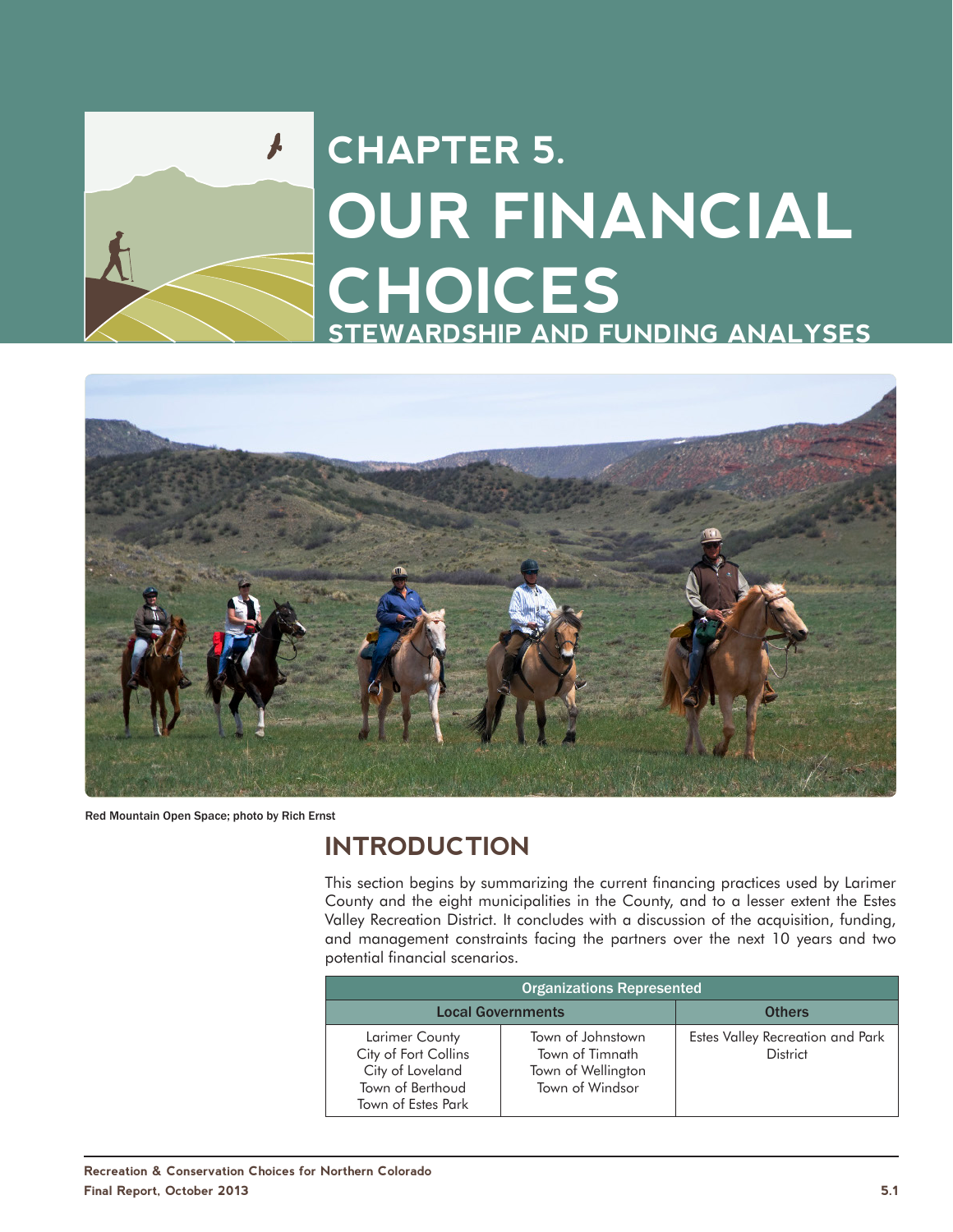## **Primary Sources of Financing**

In addition to the numerous private conservation easement donations, granted property and bequests, open lands acquisition and management revenues have been derived from four primary sources: the county-wide Help Preserve Open Spaces sales tax revenues, City of Fort Collins Open Space Yes! sales tax revenues, and the State's Colorado Lottery Conservation Trust Fund and Great Outdoors Colorado (GOCO) grants have been received in the past through a competitive application process and remain a possibility for the future. This section highlights these four sources of revenue. Subsequent sections discuss how each organization uses these and other revenues in its open lands acquisition and management programs.

Fort Collins Open Space Tax. Larimer County voters have a long history of approving sales tax ballot initiatives to purchase open space. In 1999, the County voters approved the extension of the 1995 County-wide ¼ cent sales tax, called Larimer County Help Preserve Open Spaces (HPOS) Sales Tax. This approval extended the 1995 sales tax from 2004 through 2018.

Between 1996 and 2012, the HPOS Tax initiative generated about \$142.8 million. As illustrated in the chart below, sales tax revenues have generally increased each year but for two recessions that began in 2002 and 2008.

The voter-approved resolution states that at least 55% of the revenues, but not more than 65% of revenues, will be distributed back to the municipalities either on the basis of their municipal share of population or share of state sales tax revenue, whichever is higher. While the distribution basis may fluctuate monthly, Table 5.2 summarizes which participation method is currently used for each municipality.

| Table 5.1: Larimer County Help Preserve Open Spaces Sales Tax Initiatives (that Provide Some or All Sales Tax Revenue<br>for Open Space, Natural Areas, Wildlife Habitats, Parks and Trails) |       |                       |                                                                               |              |             |
|----------------------------------------------------------------------------------------------------------------------------------------------------------------------------------------------|-------|-----------------------|-------------------------------------------------------------------------------|--------------|-------------|
| <b>Name</b>                                                                                                                                                                                  | Rate  | <b>Voter Approval</b> | % Available for Open Space *                                                  | <b>Start</b> | <b>Stop</b> |
| Help Preserve Open Spaces                                                                                                                                                                    | 0.25% | 1995                  | 100%; 55%-65% shareback to municipalities                                     | 1996         | 2003        |
| Help Preserve Open Spaces                                                                                                                                                                    | 0.25% | 1999                  | As above; extended the 1995 tax and up to a<br>\$54 million bonding authority | 2004         | 2018        |
| $*ln$ this chapter the term "enen space" incorporates natural gross, wildlife babitate trails and parks                                                                                      |       |                       |                                                                               |              |             |

In this chapter, the term "open space" incorporates natural areas, wildlite habitats, trails and parks



| Table 5.2: Current Distribution Method Applied to Munici<br>palities in Larimer County |                                  |  |
|----------------------------------------------------------------------------------------|----------------------------------|--|
| <b>Based on % Share of</b>                                                             | <b>Based on % Share of Sales</b> |  |
| <b>Population</b>                                                                      | <b>Tax Revenue</b>               |  |
| Fort Collins                                                                           | Loveland                         |  |
| Berthoud                                                                               | <b>Estes Park</b>                |  |
| Wellington                                                                             | Johnstown                        |  |
| Windsor                                                                                | Timnath                          |  |

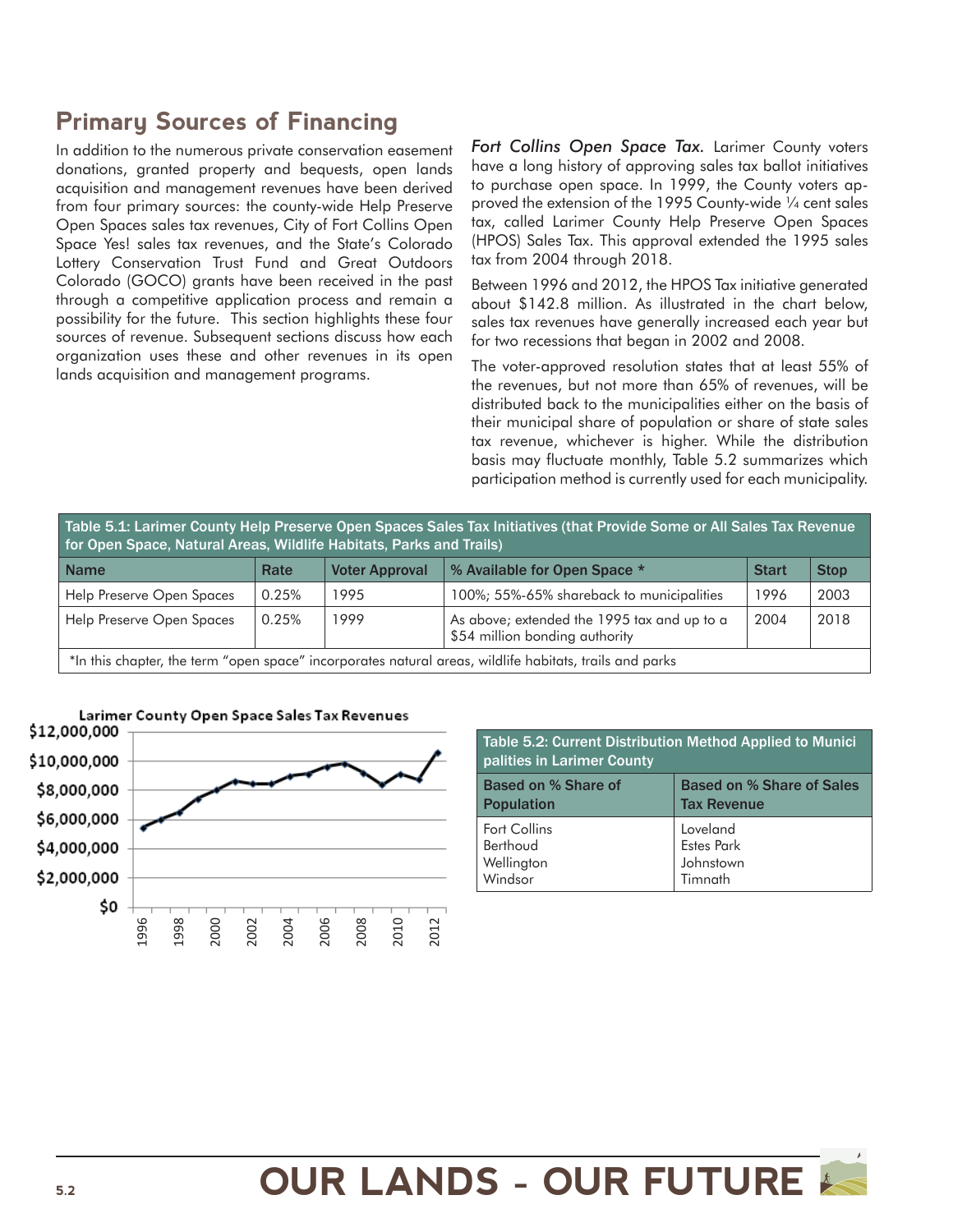Over the years, the County has retained \$59.9 million (42%) and the municipalities have shared \$82.9 million (58%). Johnstown and Windsor began participating in the municipal share in 2004, after portions of their towns grew into Larimer County. Only the portions of the population or tax generated from the part of the municipality within Larimer County is counted in the distribution formula.

Fort Collins' voters also have repeatedly approved sales taxes that authorized substantial revenue for open space projects, as summarized below.

Since 2000, cumulative sales tax revenues for open space projects from the City's sales tax initiatives have totaled \$66,146,909, exclusive of the County shareback of HPOS.

| Table 5.3: Larimer County Open Space Sales Tax Revenues: 1996 through 2012 |                       |                     |                        |
|----------------------------------------------------------------------------|-----------------------|---------------------|------------------------|
|                                                                            | <b>Total Revenues</b> | <b>County Share</b> | <b>Municipal Share</b> |
| Cumulative Revenue                                                         | \$142,841,494         | \$59,899,174        | \$82,942,320           |
| Average Annual Revenue                                                     | \$8,402,441           | \$3,523,481         | \$4,878,960            |
| Average %                                                                  | 100%                  | 42%                 | 58%                    |
| Source: Larimer County                                                     |                       |                     |                        |

| Table 5.4: Municipal Share of Larimer County Open Space Sales Tax Revenues: 1996 Through 2012 |                     |                 |                   |                 |
|-----------------------------------------------------------------------------------------------|---------------------|-----------------|-------------------|-----------------|
|                                                                                               | <b>Fort Collins</b> | <b>Loveland</b> | <b>Estes Park</b> | <b>Berthoud</b> |
| Cumulative                                                                                    | \$52,115,433        | \$22,628,727    | \$3,863,653       | \$1,925,408     |
| Average Annual                                                                                | \$3,065,614         | \$1,331,102     | \$227,274         | \$113,259       |
|                                                                                               | Johnstown *         | <b>Timnath</b>  | Wellington        | Windsor *       |
| Cumulative                                                                                    | \$337,539           | \$231,589       | \$1,391,062       | \$448,909       |
| Average Annual                                                                                | \$37,504            | \$13,623        | \$81,827          | \$49,879        |
| $*$ Dentiste also distinguished $0.004$                                                       |                     |                 |                   |                 |

Participated since 2004. Source: Larimer County

Table 5.5: Fort Collins - Sales Tax Initiatives that Provide Some or All Sales Tax Revenue for Open Space Name Rate Voter Approval Available for Open Space? Start Stop Start Stop Capital Improvement Sales Tax 1.00% 1973 Some Capital Funds Tax 0.50% 1984 \$1,000,000 Implement Natural Areas Policy Plan (Choices '95) 0.25% 1992 100% 1993 1997 Building Community Choices (BCC) 0.25% 1997 Major Portion 1998 2005 Open Space Yes! 0.25% 2002 100% 2006 2030 Keep Fort Collins Great (KFCG) 0.85% 2010 Minor Portion 2011 2020

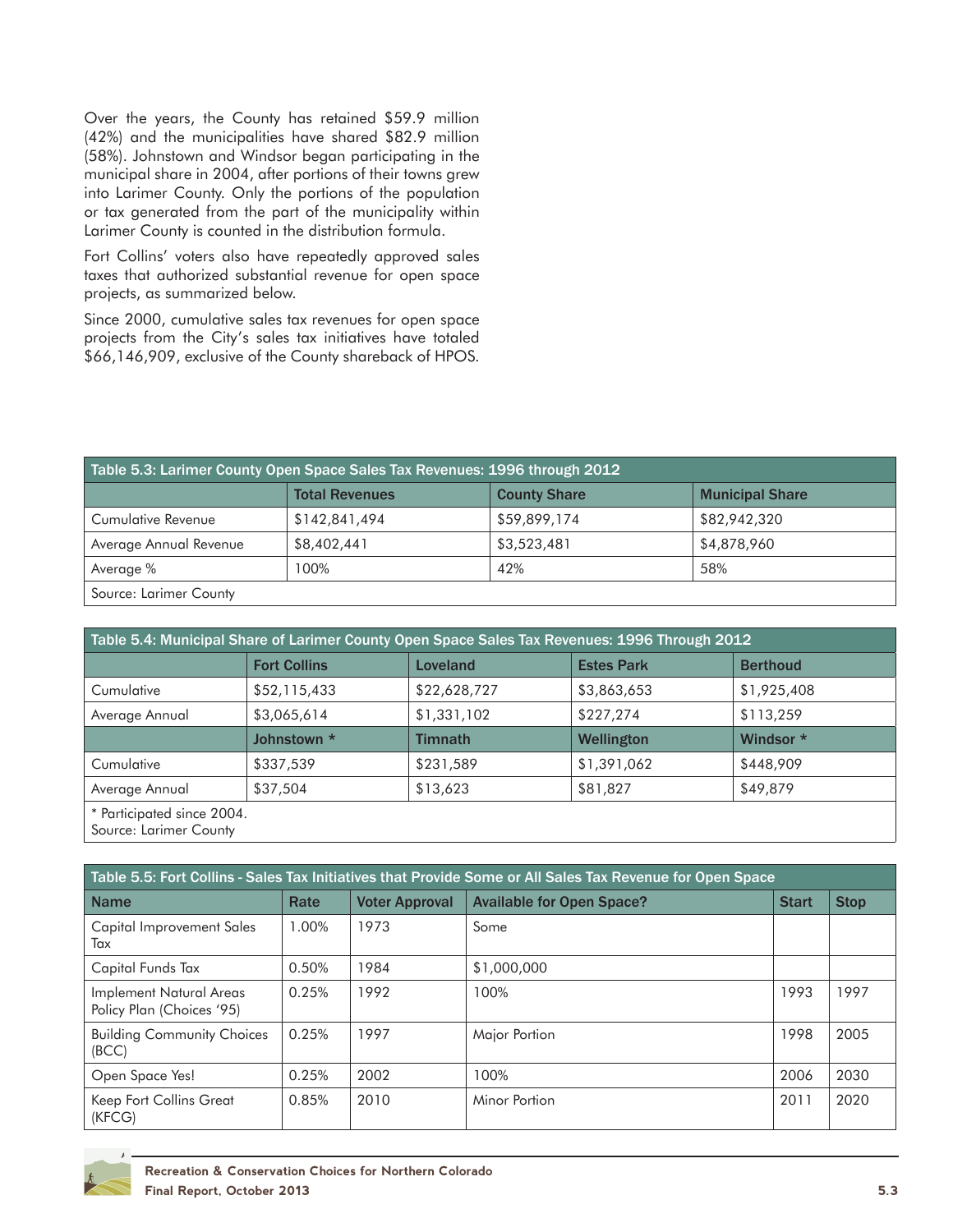### **Colorado Lottery**

*Great Outdoors Colorado Grant Awards in Larimer County.* A portion of Colorado Lottery revenues are distributed through Great Outdoors Colorado (GOCO) competitive grant program. Between 1995, the year of the first competitive grant award in Larimer County, through 2011, approximately \$32.0 million in GOCO grants have been awarded to project sponsors for projects in Larimer County. Among these, about \$23.7 million (74%) have been for conservation purposes and the remainder has been for other purposes including active recreation and environmental education. As illustrated in the chart below, among the 65 grants for conservation purposes, 26% were granted to Larimer County, 35% to municipalities, 34% to local land trusts or nonprofits and 5% to Colorado Parks and Wildlife.

**State Conservation Trust Fund.** In addition to the competitive grants available through Great Outdoors Colorado, all local governments receive a share of Colorado Lottery revenues based on a formula driven by population. These funds are distributed by the Colorado Department of Local Affairs Most partners use Conservation Trust Fund revenues for recreational park and trail improvements, not land conservation and open space management.

# **Staffing Arrangements**

Local Land Trusts & **Nonprofits** 34%

Municipalities 35%

The County and the cities of Fort Collins and Loveland have full-time permanent staff committed to open space projects. The County has the equivalent of 14 full-time staff, Fort Collins has 31 full-time staff and Loveland has 3.15 full-time equivalents. The other municipalities do not have permanent staff committed only to open space projects.

# **FINANCING CHALLENGES**

*How should long term land management be funded?* Survey results strongly support increasing land conservation and recreation opportunities, yet a number of local governments have indicated that their most significant financing concern moving forward is having sufficient funds to manage their inventory of open space lands. A primary challenge of Larimer County and the City of Fort Collins is securing sufficient revenue to maintain and manage its open lands with the designated share of open space sales tax revenues. Both the county-wide HPOS and City of Fort Collins open space sales tax initiatives impose an expenditure allocation (for example, Open Space Yes! allocates 80% for land conservation and restoration and 20% for operations and maintenance), constraining the partners' ability to provide public access and facility needs. Operations and management costs include administration; education and outreach; rangers; land management; resource management; public improvements; and facilities development and maintenance.

*What is the appropriate balance between the four open space types, given the financial constraints facing the local open space programs?* As public use increases – a function of visitation, intensity of recreational activities, and proximity to urban areas – the long-term costs to manage a property also increase. Conversely, properties that generally do not allow public access, such as conservation easements, are cost-neutral and in some cases generate revenue. Costs shown in Figure 5.3 are long-term management costs and do not include the initial startup costs for site planning, capital facility development, and restoration.

> Several municipalities have expressed concern that the cost to acquire land in their priority areas will exceed their anticipated revenue. This is especially true in urban areas where land prices can make strategic acquisitions very expensive. The dilemma for open space managers has been how to balance conserving the most threatened lands near or within cities at a premium, or with conserving lands in rural areas where prices have not yet escalated. In most cases, managers have elected to balance the approach by spending roughly equal funds on both priorities. Additionally, urban parcels tend to be smaller than regional parcels, potentially limiting some recreational uses and/or creating the need to purchase more of them depending on the land use goal of the agency.

# Percent of GOCO Grants in Larimer County by Type of Recipient {1995 - 2011)

State Dept. of Parks & Wildlife 5%

Larimer County 26%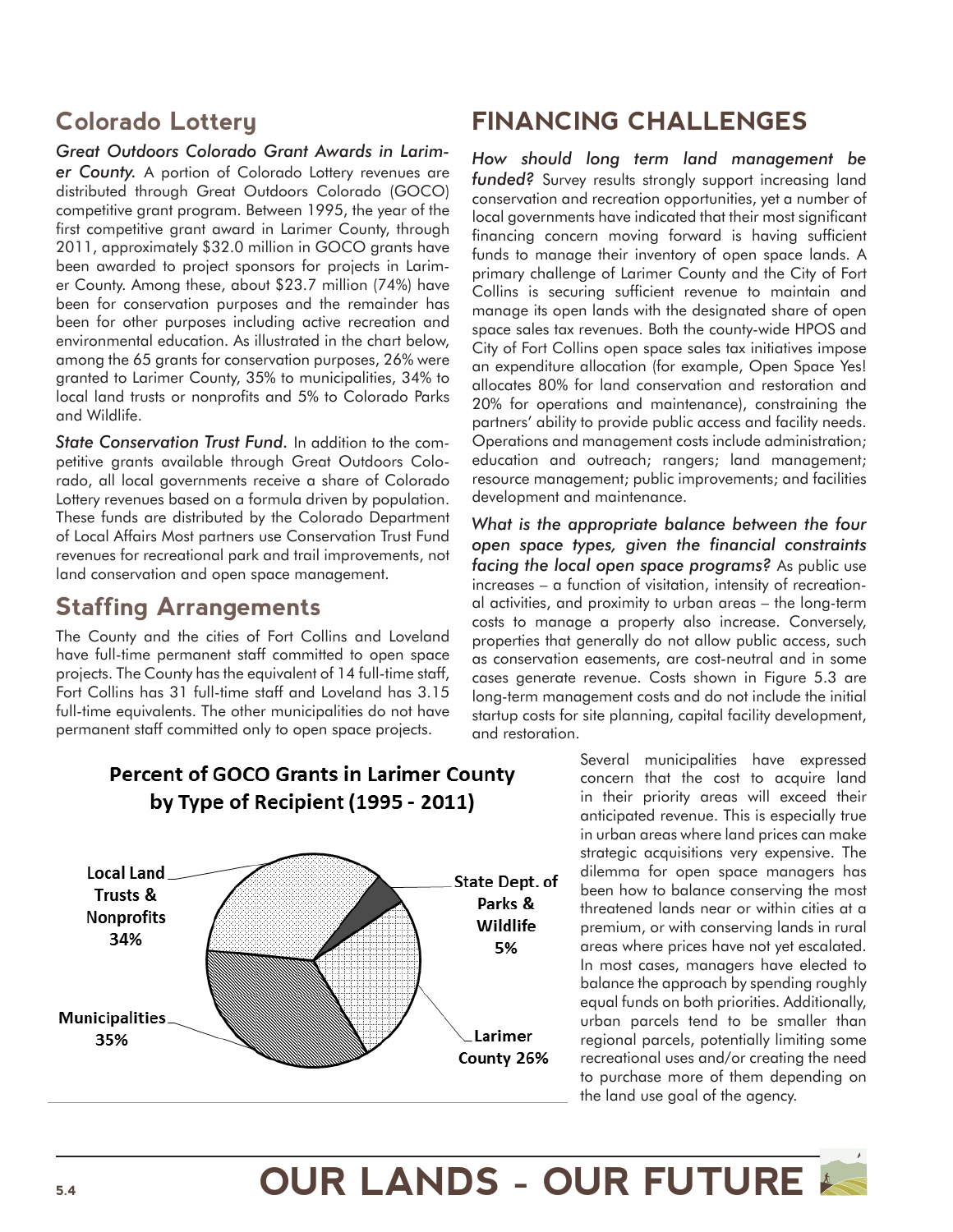

### **More public access**

### **Higher cost per acre to manage**

*Source: Larimer County Open Lands Program, 2013. Costs discussed in this graphic are long-term management costs and do not include initial startup costs and capital facility development.*



#### Figure 5.3 Spectrum of Long-term Management Costs



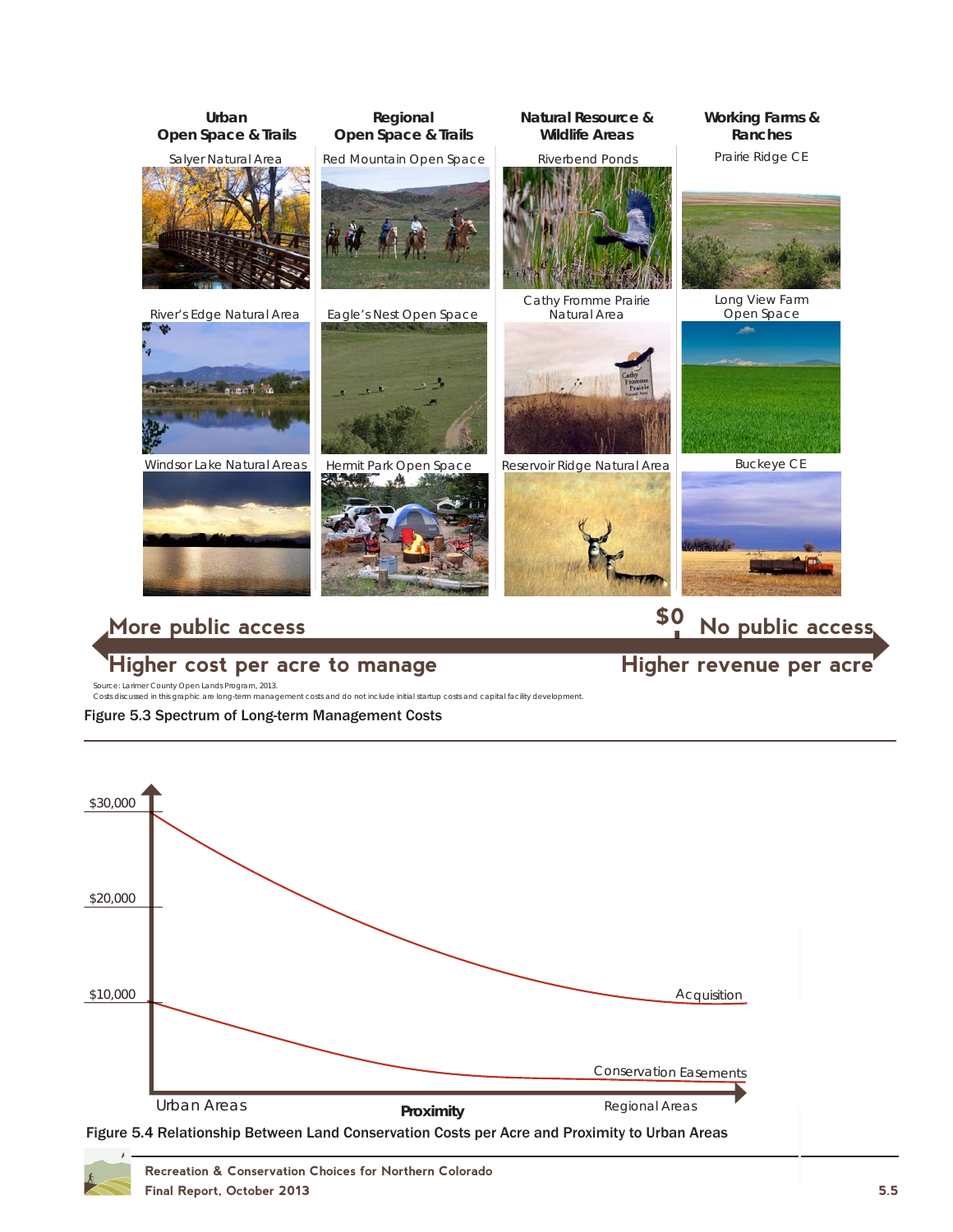*What is the appropriate balance between conserving more expensive land in urban areas versus less expensive lands in rural parts of the county, given that urban proximity generally corresponds to a higher price per acre?* An urban property with prime development potential may cost upwards of \$50,000 per acre, whereas a rural property far from urban areas may cost as little as \$2,000 per acre, as shown in Figure 5.4.

*What is the appropriate balance between the two protection methods – fee simple acquisition versus conservation easements?* Obtaining property ownership is generally two to three times more than purchase of a conservation easement. In addition, owning a property creates a long-term maintenance obligation. On the other hand, conservation easements offer limited or no public access.

*What is the most appropriate allocation of resources between the needs for new development and management of current recreation and visitor facilities, and ecological stewardship?* Early open space conservation efforts focused on protecting high value landscapes and constructing visitor infrastructure. As public use and recreation increases, so does the need for visitor infrastructure development, which can further increase long-term management and stewardship costs. Over time the capital costs associated with site development and restoration and the long-term and ever increasing operation and maintenance costs and capital replacement costs due to increased visitation requires a greater proportion of a program's funding. If the total available funding remains constant, fewer funds are available for land conservation as shown in Figure 5.5.

### **FINANCIAL MODEL**

A financial model has been developed as a tool to estimate the costs associated with continued management of existing open lands plus the acquisition of additional land types identified through this study. The model estimates costs to operate and maintain existing land plus the costs to acquire, operate and maintain any future land acquisitions. The model functions at the collective county scale and can also be adjusted for individual municipalities. It can also allow the user to adjust certain inputs, such as revenue, acreage, and inflation; and can be refined to match each municipalities' specific situations.

*Model Scope.* This is an all-inclusive financial model that includes all land financially supported by the County Help Preserve Open Spaces (HPOS) county sales tax revenues. It correspondingly only considers funds available through the existing sales tax.

*Types of Land.* The model provides calculations for three different types of land: regional open space, urban open space and conservation easements. Although this is a shorter list of open space types than used in other portions of the study, conservation easements are defined to encompass the other two types of open space - working farms and ranches and natural resource areas.

*Model Duration.* The model provides information over a 10-year time horizon, which includes the five years remaining before the HPOS sales tax sunsets (2014 through



Figure 5.5 Financial Requirements Over Time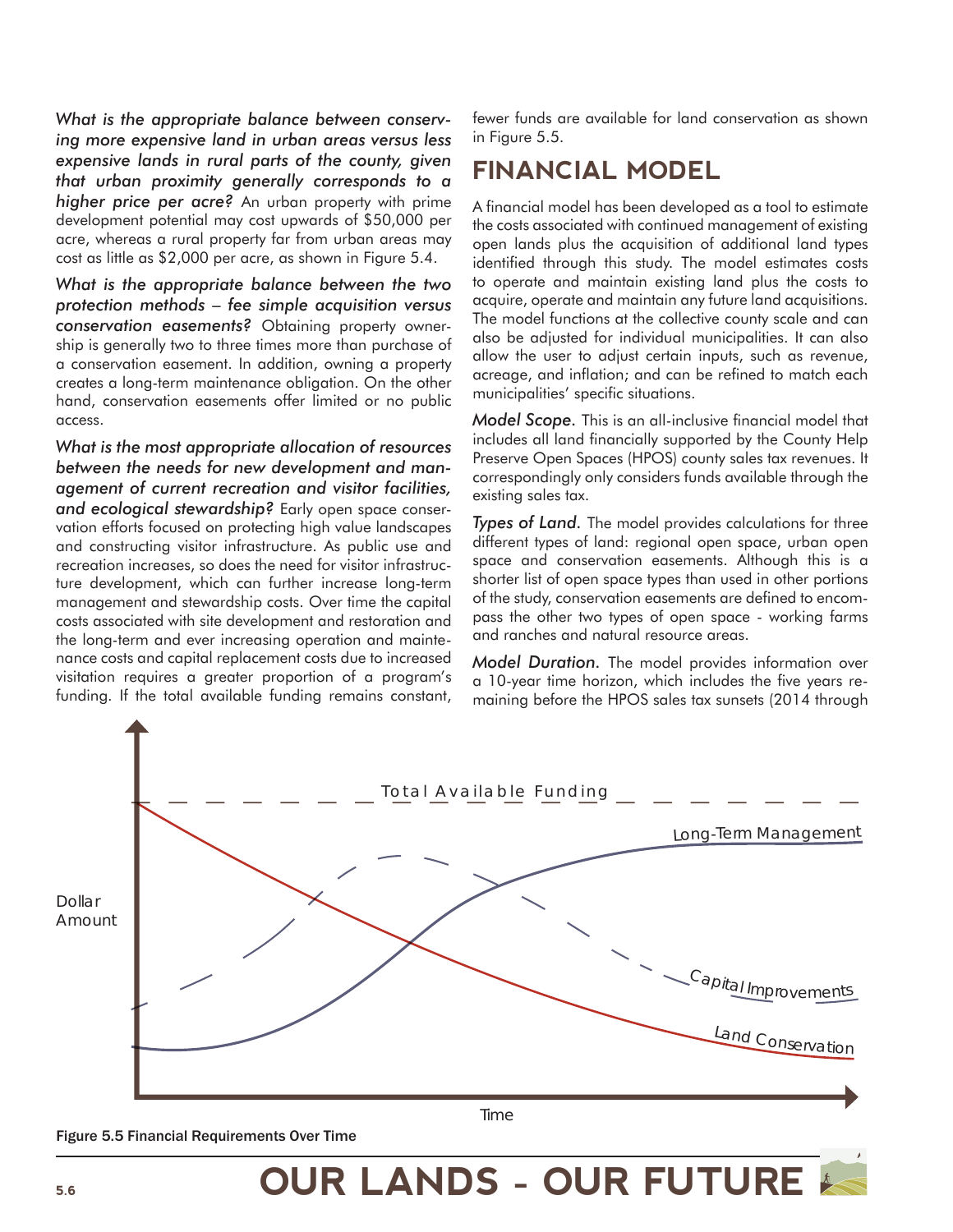| Table 5.6: Estimated average costs per acre by open space type |                                                                                                          |         |                                                                         |  |
|----------------------------------------------------------------|----------------------------------------------------------------------------------------------------------|---------|-------------------------------------------------------------------------|--|
| Type of Land                                                   | <b>Acquisition /and Protection</b><br><b>Capital Improvement Costs</b><br>Costs (per acre)<br>(per acre) |         | <b>Annual Operations &amp;</b><br>Maintenance (O&M) Costs<br>(per acre) |  |
| Urban Open space                                               | \$20,000                                                                                                 | \$2,000 | \$300                                                                   |  |
| Regional Open Space                                            | \$2,500                                                                                                  | \$2,000 | \$150                                                                   |  |
| <b>Conservation Easement</b>                                   | \$2,000                                                                                                  | \$0     | \$0                                                                     |  |

2018) and five additional years(2019 through 2023). Using these two scenarios, the model will allow the partners to measure the potential financial effect if the HPOS sales tax were extended at the current level and if the HPOS sales tax expires.

*Cost Estimates.* Staff from the County and municipalities collaborated on estimated costs, using 2012-2013 information as a basis. The cost estimates are based on recent, actual and collective experience. For each land type, average costs were estimated for land acquisition, capital improvements and operations and maintenance. Specific cost factors used in the model are shown in Table 5.6.

- Land acquisition costs include actual transaction costs, internal administrative costs, and additional transaction costs such as appraisals and land assessments. Conservation easement costs assume no property owner contribution. The cost averages are based on a review of historic transactions.
- Capital improvement costs include the one-time capital costs associated with trails, parking, picnic areas, rest rooms, signage, lighting, major land restoration, and related needs. For simplicity, the financial model does not assume supplemental capital replacement costs during the 10-year study time frame after the initial capital improvement investment.
- Operations and maintenance costs include the on-going costs associated with administrative management, education and outreach, rangers, land management, resource management, public improvements and facilities management.

*Revenues.* The financial model includes revenues from one source, the County-wide HPOS sales tax. Future HPOS sales tax revenues are assumed to be equal to estimated 2014 revenues plus an annual factor for growth and inflation. Appendix D describes historic, current and new types of funding resources that might be used for open lands; these resources are not quantified or shown in the revenue forecasts included in the model. The model also includes an estimate of non-committed HPOS sales tax revenues that will be in County or municipal fund balances as of December 2013 and that is intended for future acquisitions.

*Acreage by Land Type.* The model includes an estimate of current (2013) acres of conserved land by land type. This figure includes all open land in the County minus land managed by the City of Fort Collins that is maintained by revenues from the City of Fort Collins open space tax. City of Fort Collins land managed using the County HPOS sales tax revenues are included.

The County and the municipalities collaborated on the number of potential additional acres that could be acquired in 2014 through 2023, that also met two primary criteria: (1) the additional acres could be financially supported by HPOS revenues, and; (2) the distribution of acres among the three land types is generally consistent with this study's survey results and County resident current desires.

*Inflation.* The model is designed so that the user can individually adjust the rate of growth and inflation for revenues and the rate of inflation for land acquisition, capital improvements and operations and maintenance. The model results presented in the plan assume an annual 2% increase in revenues and 2% increase in expenditures. The model is constructed so users can test the results of other inflation rate combinations.

*Scenario Construction.* The plan summarizes results for two possible scenarios:

- Scenario  $#1$  assumes that the HPOS sales tax expires in December 2018, the sunset date of the current tax language. The main focus in this scenario is to reserve sufficient funds to provide for a reasonable transition period to allow the establishment of alternative management structures/responsibilities and a consideration of alternative funding sources to replace the revenue that would be lost if the tax expires.
- Scenario  $#2$  assumes that the HPOS sales tax extends at least through 2023 at the current rate.

### **Model Results**

The model calculates annual revenues and annual expenditures for each land type. In practice, capital improvement expenditures will not likely occur the year that the land is acquired. Rather, capital improvement costs would more likely occur when a management plan is completed and the site is ready to be "developed." A summary of the two scenarios is summarized on the next pages. It is important to note that the model results don't

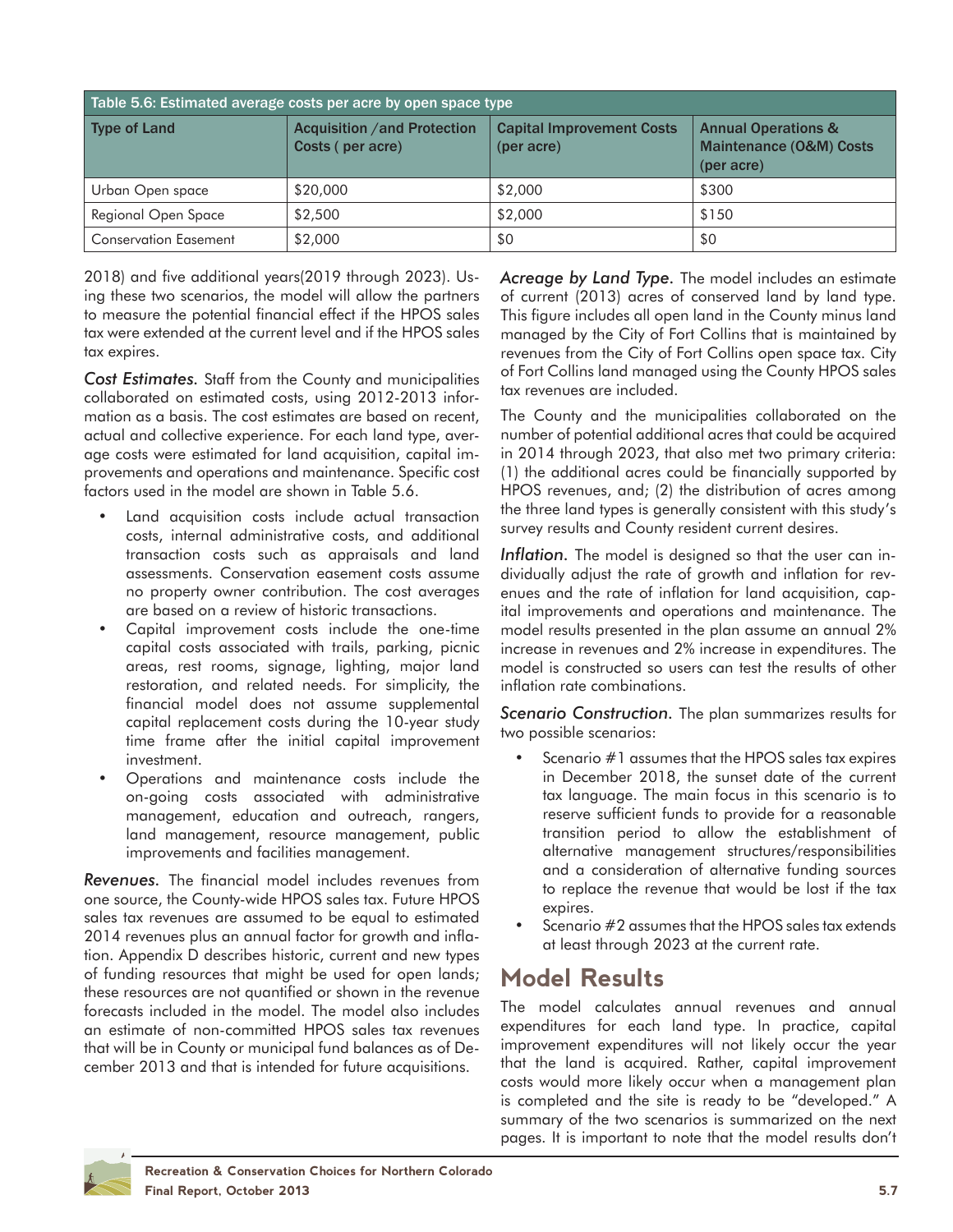necessarily reflect what will occur. Rather, they give the partners a more general idea of possible future scenarios to assist with planning.

#### Scenario #1

- The HPOS Sales Tax sunsets in 2018, revenues will be collected through the end of 2018 and distributed through the first quarter of 2019
- After 2018, no additional lands would be protected and no additional revenues would be generated by the sales tax for operations and maintenance beyond that date. A limited amount of new lands could be conserved from 2014-2018; approximately 6,500 acres. The distribution of the 6,500 acres, a figure derived from stated citizen preferences along with restrictions on how the revenues are expended could be approximately 500 acres urban; 2,000 acres regional; and 4,000 acres in conservation easements (which would be a combination of working farms and ranches and natural resource habitat protection).
- The ability to perform operations and maintenance of already conserved lands after the tax sunsets in 2018 would vary between County and Municipalities.

For example:

- Larimer County would have to immediately close most if not all public open spaces and consider selling open space lands to provide funds for continued operations of some sites for a limited period of time.
- Loveland has been setting aside 15% of their annual HPOS revenues into an Operations and Maintenance (O&M) Fund to fund the ongoing maintenance of the lands they have conserved. It is estimated that Loveland would have enough in the O&M Fund to adequately manage sites until 2026.
- Fort Collins is setting aside enough funds to adequately manage their sites until 2021.
- After 2023, the accumulated reserve funds would be exhausted. Without arrangements for continued funding for land management, Scenario 1 would not be sustainable.

A summary of financial results is provided in Figures 5.6 and 5.7, showing the relationship between annual and cumulative costs and revenues over the 10-year model

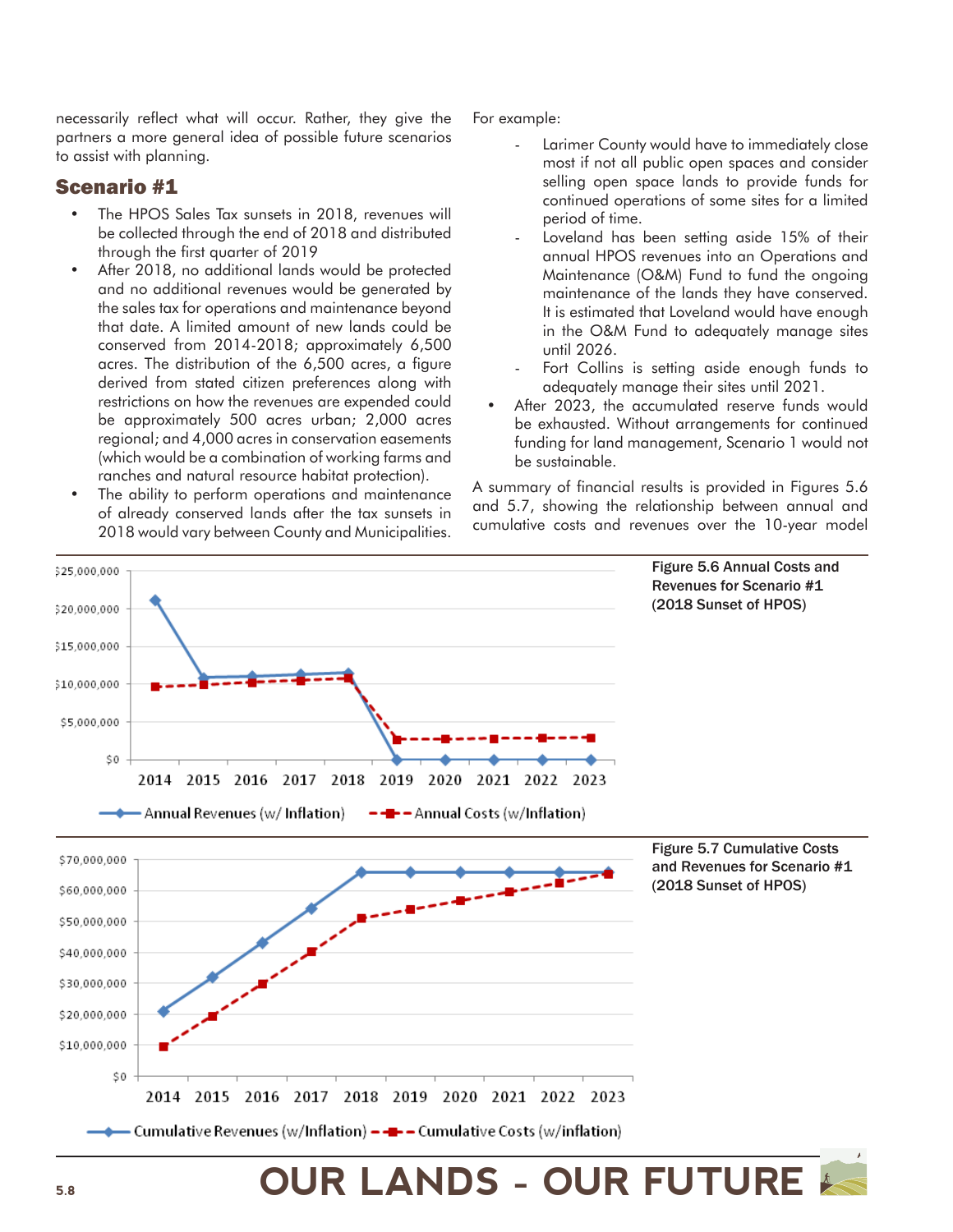period. Figure 5.6 shows that annual costs continue despite the sunset of the HPOS. Figure 5.7 shows that cumulative costs continue to increase while the available balance of HPOS revenues does not increase.

#### Scenario #2

- With extension of the HPOS sales tax at the current rate; the revenues are available to operate and maintain the existing conserved lands and developed recreation improvements and to continue to conserve land and develop additional recreation improvements. As a result and per citizen stated preferences, more lands can be conserved in Scenario 2; a total of up to 20,000 acres compared to the 6,500 acres conserved in Scenario 1.
- The level of expenditures was structured to assure that funds remain at the conclusion of the 10-year period modeled in the scenario. Specifically, a collective balance of at least \$3 million would remain until 2023.
- Public input obtained over the past year has consistently supported the distribution of available funding to each of the four open space types, with

a somewhat varying level of emphasis on each type. The allocation recommended by the public for each of the four open space types is typically 20-30%. (Although the model identifies only three open space types, both working farms and ranches and natural resource areas are included under conservation easements). Public input also supported an equal balance between fee simple acquisition and protection through conservation easements.

- Allocation by open space type is based on dollars rather than acres, i.e. if 25% of the funding is intended for a certain open space type that would not necessarily mean that 25% of the lands protected were of that open space type.
- On this basis, funding allocations in Scenario 2 result in 32% of the available funding going to urban open space and trails, 40% to regional open space and trails, and 28% to lands protected by conservation easement. The lands protected by conservation easement would be a combination of working farms and ranches and natural resource areas, generally with public access limited to special events and periodic organized tours. These percentages



**Final Report, October 2013 5.9**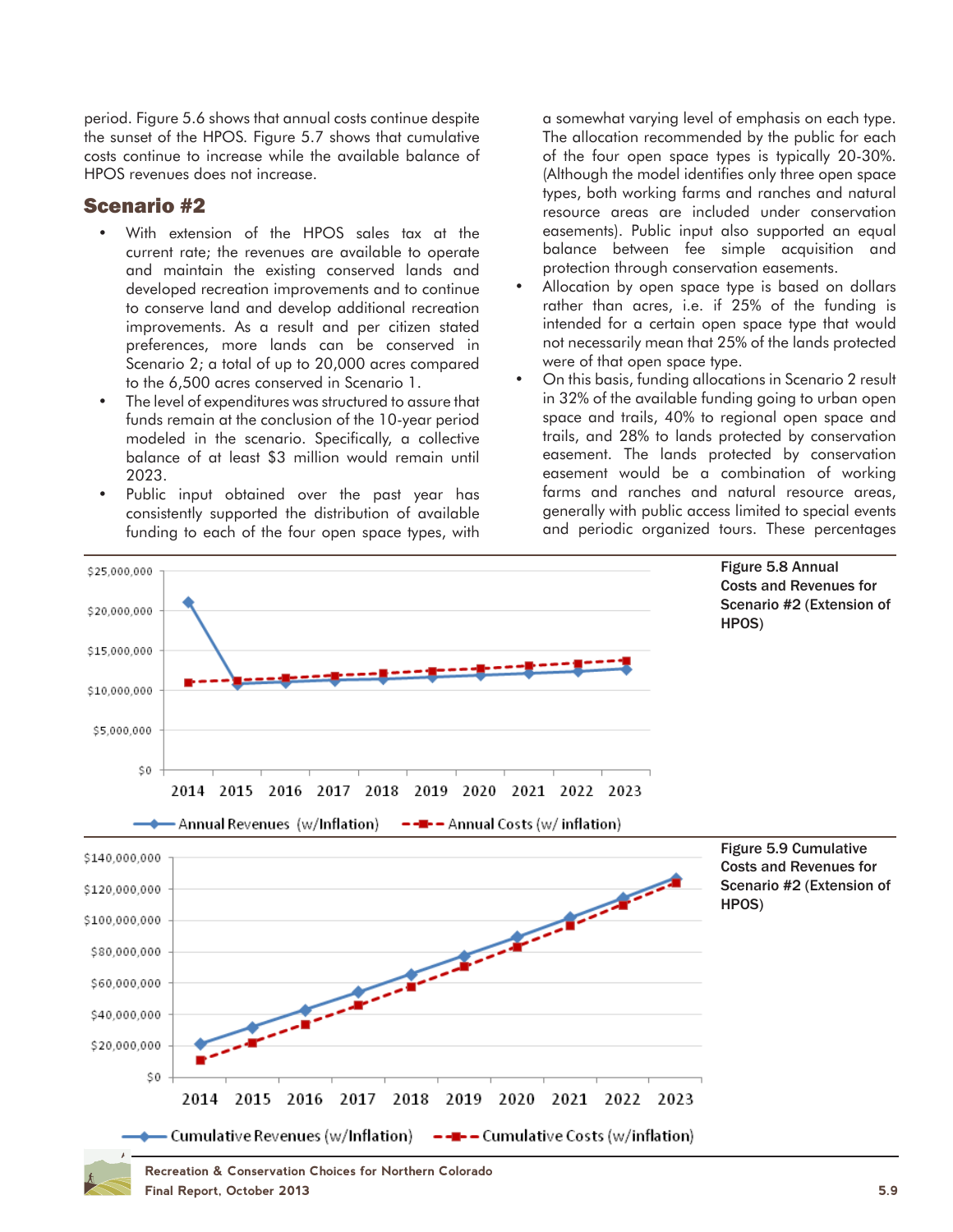generally follow 90% of the guidance received from the public. (See 2013 follow-up survey results in Chapter 2.)

- • Given the greatly differing costs associated with acquisition and management of each open space type, the number of acres of each type conserved also vary substantially in the model. Of the 20,000 additional acres conserved, 15,000 acres could be protected by conservation easement. Regional open space and trails, the next largest amount protected, could total 4,000 acres, and urban open space and trails could total 1,000 acres. These forecasts exclude the efforts that would be made by other partners through separate funding mechanisms, including the City of Fort Collins' 1/4 cent Open Space Yes! sales tax and City of Loveland's Capital Expansion Fees.
- From a recreation perspective the 1,000 acres of urban open space conserved could be assembled in a variety of ways, such as one new larger open space or five new 200 acre sites opened for public recreation. Similarly, the 4,000 acres of regional lands conserved could be assembled one site or as four new 1,000 acre sites opened for public recreation.

A summary of financial results is provided in Figures 5.8 and 5.9, showing the relationship between costs and revenues over the 10-year model period. If HPOS were extended, revenues would generally keep pace with annual costs. Figure 5.9 shows that the level of expenditures was structured to assure that cumulative funds remained at the conclusion of the 10-year period modeled in the scenario.

# **FUNDING SOURCES**

This section summarizes funding sources that have been used historically in Larimer County and provides an illustrative list of potential or alternative funding sources that could be used to supplement existing sources or replace the HPOS sales tax if voters elect not to extend the tax beyond 2018. As shown in Figure 5.10,Funding resources are presented in two categories: traditional and alternative. Traditional funding sources are those that the County and its municipal partners have historically used on a regular or occasional basis. Alternative funding sources are those that have been used to a lesser extent or not used at all. These alternative funding resources may continue to supplement their current resources. Should the County and/or municipalities find themselves in a situation where sales tax revenues are no longer available for open space acquisition, capital improvements, operations or maintenance, then more aggressive use of these alternative resources should be considered. However, none of these alternative revenue sources would likely generate the same volume of HPOS sales tax revenues in the future.

*Traditional Funding Sources.* Larimer County and its municipal partners are among the most resourceful group of local governments in the nation in applying various funding resources and partnership opportunities to the acquisition and management of open lands. The table that is presented in Appendix D lists the historic or traditional funding sources that have been used in Larimer County on a regular or occasional basis. The list is organized in three broad categories by source of the revenue: City and County, State and Federal, and non-governmental partnerships and collaborations.

*Alternative Funding Sources.* With voter approval, Larimer County and its municipal partners have benefited from substantial annual revenues from the HPOS sales tax initiative since 1996. Currently, annual sales tax revenues have averaged \$8.2 million. There is no other known source of revenue that will likely generate the same volume in the future.

Larimer County is one of ten counties in Colorado with a dedicated sales tax for open space, the other counties being Adams, Arapahoe, Boulder, Gunnison, Jefferson, Pitkin, Routt, Summit, Clear Creek and Park<sup>1</sup>. If Larimer County voters choose not to extend the sales after 2018, then the County and its partners would need to secure other revenue sources of they wished to continue management of their existing open space acreage, or sell them according to the ballot language provisions. The people surveyed supported the use of user fees to fund operations and maintenance of open space; and the use of user fees as a funding source can be explored by each partner.

With this perspective in mind, a number of alternative revenue sources are outlined in Table 5.10 and further presented in Appendix D. These revenue sources have been used by other counties and municipalities that do not have access to a substantial, dedicated stream of sales tax revenues. None of these alternative revenue sources would likely replace the volume of HPOS sales tax revenues. They are grouped into two categories.

- Revenues, Partnerships & Collaborations. Revenues may be from fees, grants, loans, taxes, or contributions; they may be from corporate, government, non-profit or private resources. Partnerships and collaborations include a few opportunities that the County and its partners have not pursued, historically.
- Cost Savings and Efficiencies. This list includes opportunities to save costs, or postpone costs.

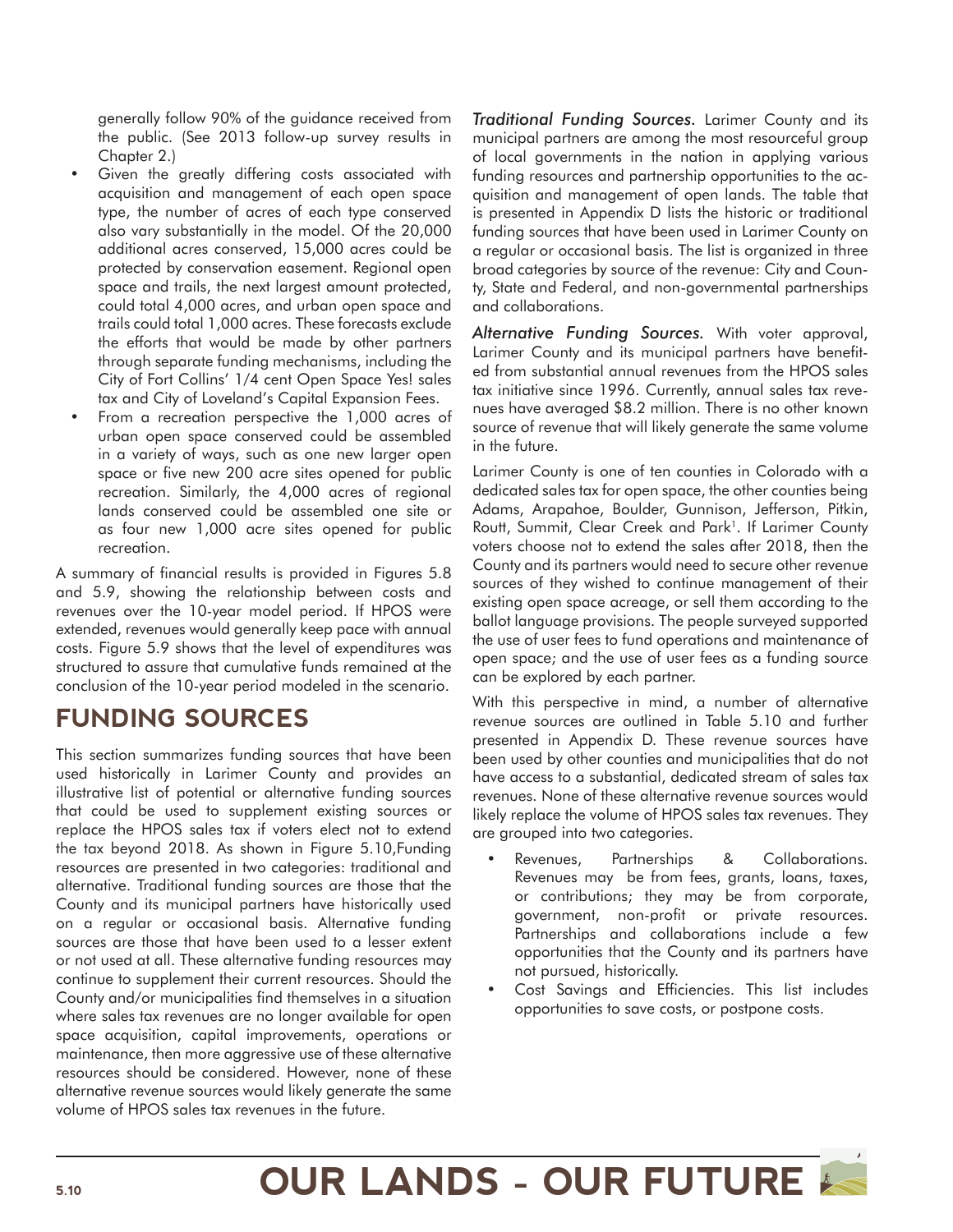

Figure 5.10 Traditional and Alternative Funding Sources

# **CHAPTER ENDNOTES**

1 Trust for Public Land. 2013. LandVote. Available at [www.landvote.org/](http://www.landvote.org/ )